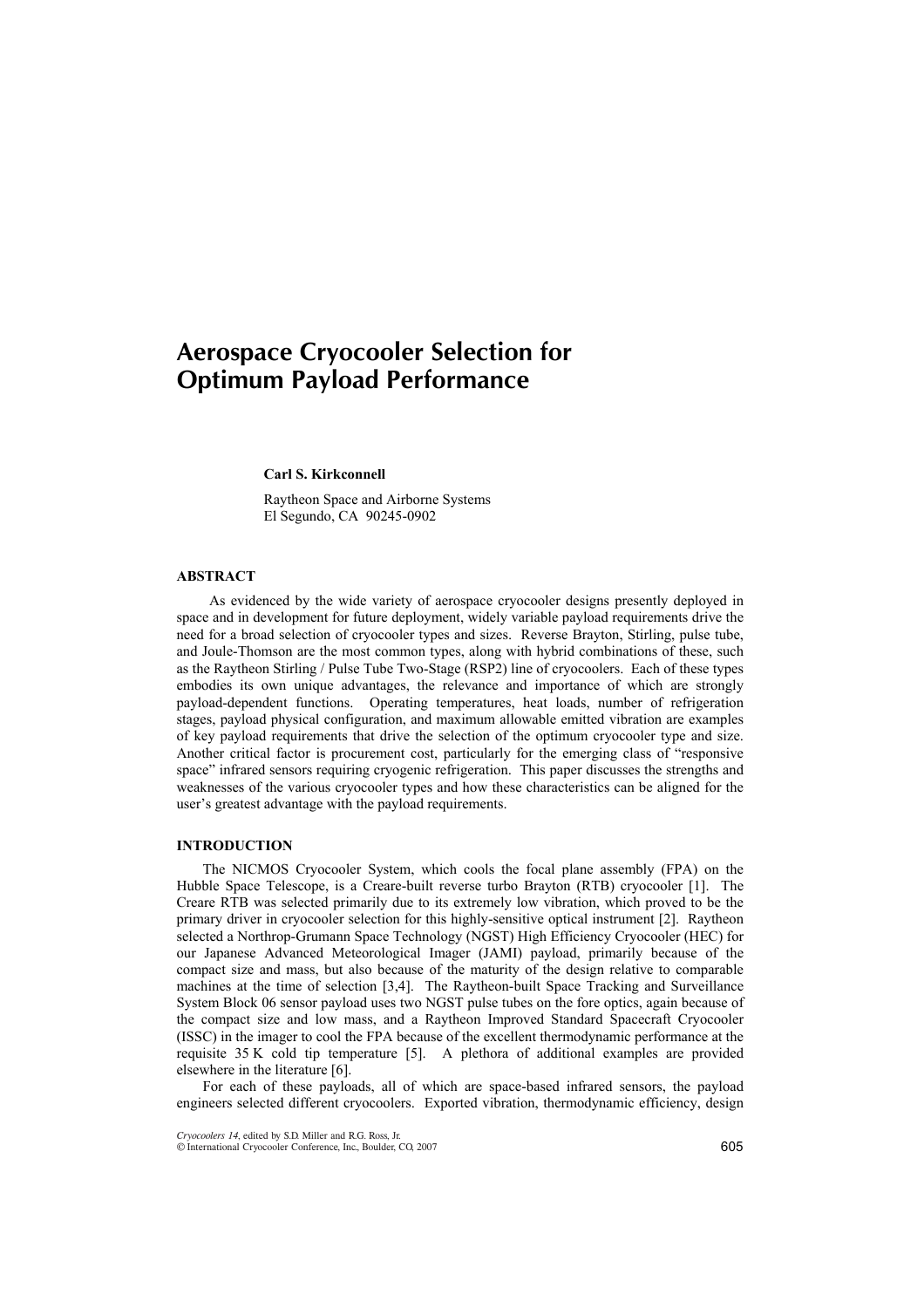maturity, and mass are all important requirements, but the relative importance of these requirements to each other varies widely between applications. Spacecraft, mission, and orbit all play strongly into the cryocooler selection process. This paper explores how different sets of driving requirements determine different outcomes in the cryocooler selection process.

The cryocooler selection process is intimately linked to, and more accurately a sub-process of, the determination of an optimum cryogenic subsystem design. A 1997 paper by The Aerospace Corporation addressed this issue within the context of the available cryocooler technology at the time [7]. This paper extends on the earlier work by directly comparing and contrasting state of the art cryocooler technologies and discussing how these differences drive payload cryocooler selection. The abovementioned Aerospace paper focused on single-stage cryocoolers and the use of thermal intercept straps to enhance single-stage cryocooler performance at low temperature. Space cryocooler development since 1997 has largely focused on multistage cryocoolers. The resulting availability of multistage cryocoolers has introduced a new dimension to the trade space, namely the choice between multiple single stage cryocoolers versus one multistage cryocooler to satisfy multistage cryogenic subsystem refrigeration needs. This paper introduces some of the issues associated with this new dimension to the trade space.

Operational cryogenic temperatures of 20 K and higher are considered. Thus adiabatic demagnetization refrigerators, hybrid cycles with Joule-Thomson lower stages, and other approaches for achieving very low temperatures are not discussed.

#### **COMPARISON OF COOLER TYPES**

Many and varied types of cryogenic refrigerators have been proposed and built over the years, reflecting the breadth of creativity of the cryogenic engineers engaged in this worthy pursuit. Without passing judgment on the present or future merit of the approaches not covered in detail herein, the most prominent types of aerospace cryocoolers at present are the drivenpiston Stirling, pulse tube (a Stirling variant), and the RTB. Each particular manufacturer and specific design has its strengths and weaknesses; the discussion that follows is intended to instead focus on the general characteristics of each of these types of cryocoolers.

Stirling cryocoolers are designed upon the premise of achieving the Stirling thermodynamic cycle through a straightforward mechanical implementation with pistons. The pressure-volume (PV) compression is provided by an actively driven piston, or dual opposed pistons for improved mechanical balance. The PV expansion space is similarly produced with an actively driven piston. (Tactical Stirling cryocoolers typically utilize some sort of passive resonant drive mechanism, either purely mechanical or pneumatic, to move the displacer. This approach has generally proved ill-suited for space due to low thermodynamic efficiency and large exported vibration.) An active balancer acting along the drive axis is required to cancel the vibrations produced by the moving piston [8]. The presence of a controllable expander piston is what distinguishes a Stirling from a pulse tube. Stirling cryocoolers tend to be high in thermodynamic efficiency, particularly below 50K, because the expansion phase angle is actively controlled [8]. Also because of the controlled expander piston, they are operationally adjustable (phase angle, stroke amplitude, and to a lesser extent frequency) to optimally meet varying combinations of cold tip temperature, heat load, and rejection temperature. However, as is illustrated later in this section, the moving mechanisms in the expander add considerable mass.

Pulse tube cryocoolers are a variant of the Stirling in which the PV expansion is produced passively through the proper geometric design of an impedance flow network in the expander. There are many variations on how to achieve the requisite expansion phase shift in a pulse tube, the most prevalent at present being the use of an inertance tube [9]. The elimination of moving parts in the expander theoretically contributes to improved producibility and higher reliability, though these benefits have not yet manifested themselves in the marketplace as noticeably lower prices and longer lifetimes. However, the mass of a pulse tube expander is considerably less than that of a comparable capacity Stirling expander because of the elimination of the displacer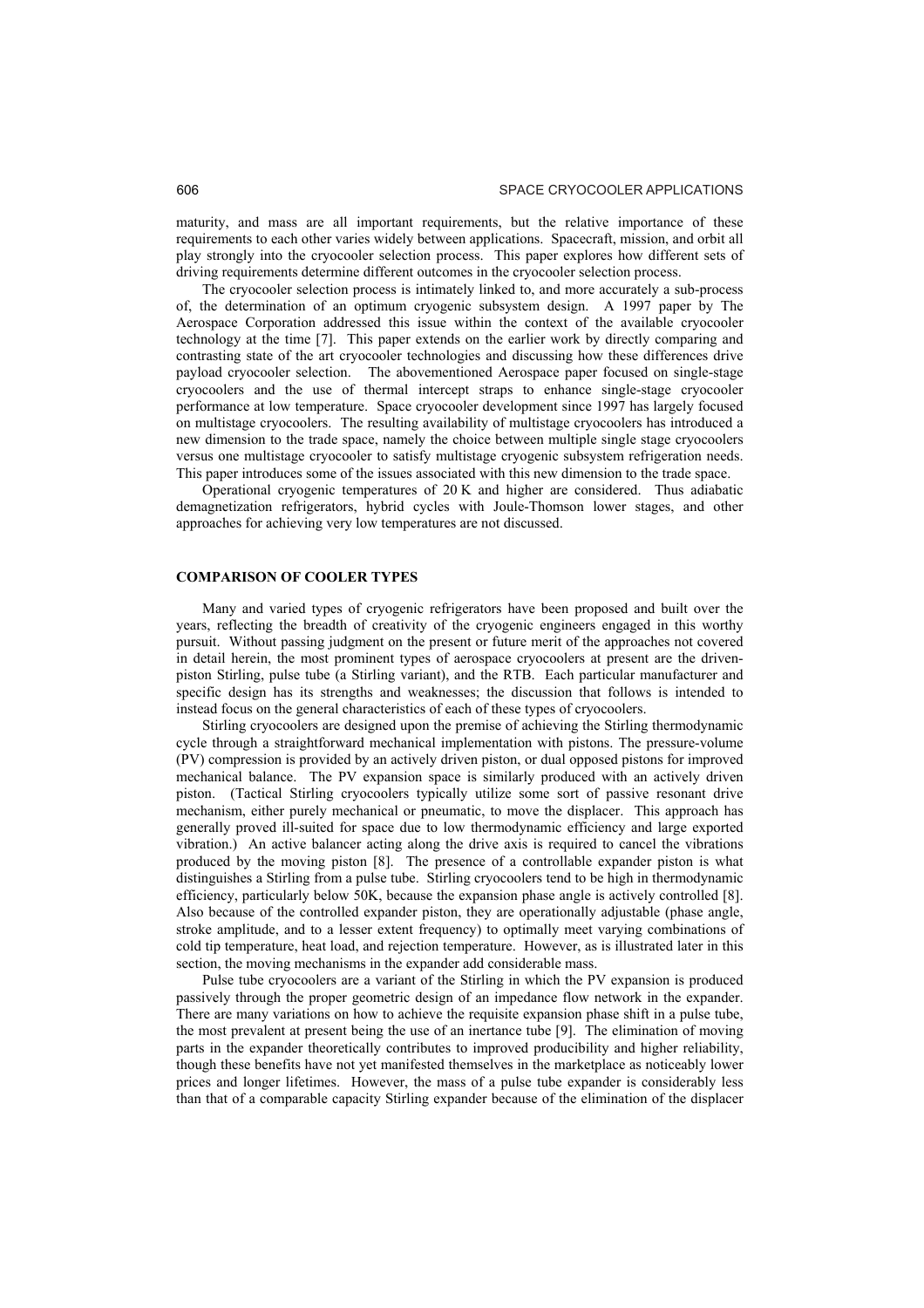piston and balancer assemblies [10, 11]. The inability to actively control the expansion process means that pulse tube coolers are less capable of achieving efficient operation over a wide range of conditions, particularly once the inertance tube design is locked down.

Whereas the first two types of cryocoolers are reciprocating devices, the RTB is a recirculating cryocooler. The prevailing approach, which is best exemplified by the Creare NICMOS Cryocooler System (NCS), is to use small-scale turbomachines to sequentially compress (ambient) and expand (cryogenic) the gas. The ambient and cryogenic temperature regimes are bridged by a counter flow recuperative heat exchanger. More details on the Creare NCS are available elsewhere [1]. The primary advantage of the RTB from Raytheon's perspective is its very low exported vibration (<10 mN versus typically ~200 mN for Stirling and pulse tube cryocoolers) [12]. The components (compressor, heat exchangers, and expander) can be separated by considerable distances from each other because the RTB is a recirculating, not reciprocating, device. This affords certain integration advantages in payloads where it is necessary to have remote cooling. Based upon the generation of flight coolers discussed herein, the disadvantages of the RTB are the larger size, higher mass, and generally lower efficiency relative to the Stirling and pulse tube competitors.

#### **REQUIREMENTS DRIVERS**

In addition to the obvious design drivers of refrigeration capacity, power efficiency, and mass, previous papers have identified several additional line items as key considerations for cryocooler integration:

- Mechanical and thermal interface design and accessibility;
- Exported vibration;
- System reliability (as it relates to redundancy);
- Orientation sensitivity for ground testing  $[7, 13]$ .

Each of these possible design drivers is discussed below in the context of how they tend to motivate the selection of one cryocooler technology over another. The challenge in developing this narrative stems from the fact that each space cryocooler is typically designed to a unique requirements set. Furthermore, there are limitations as to the data that appears in the open literature which arise from competitive concerns and export control laws. These are the same hurdles faced by the system engineer responsible for cryocooler selection, thus this section only attempts to accurately generalize the trade space. A focused investigation and consideration of current technologies for each specific cryocooler application is strongly recommended.

 As posed in the previous section, Stirling cryocoolers excel relative to pulse tube and RTB cryocoolers with respect to efficiency, particularly in the  $20 K$  to  $50 K$  regime. Figure 1 compares the published specific power (SP = input compressor power / net refrigeration) at 45 K for several single-stage cryocoolers of comparable capacity and design maturity to illustrate this point. Note that the two Stirling cryocoolers (RS1 and SB160) are the most efficient. However, for the current generation of production cryocoolers, the efficiency advantage of Stirlings largely disappears at higher refrigeration temperatures (see Figure 2). This is likely due to a number of factors. The RS1 and SB160 Stirling cryocoolers on the list have design points of nominally 60 K; NCS and HEC have higher design point temperatures (70 K and 95 K, respectively). Thus the 95 K data in Figure 2 represents an optimized operating point for the HEC, but not for the other cryocoolers. Theoretically, a Stirling cryocooler optimized for a given operating point should be more efficient than either a RTB or pulse tube optimized for the same condition because the Stirling refrigeration cycle is the only one of three that is an ideal cycle (i.e., theoretical efficiency equal to Carnot). In reality, differences in the design approach and engineering details between cryocoolers are more important discriminators, particularly if one is constrained to using an already existing design. This point is clearly evident in Figure 2.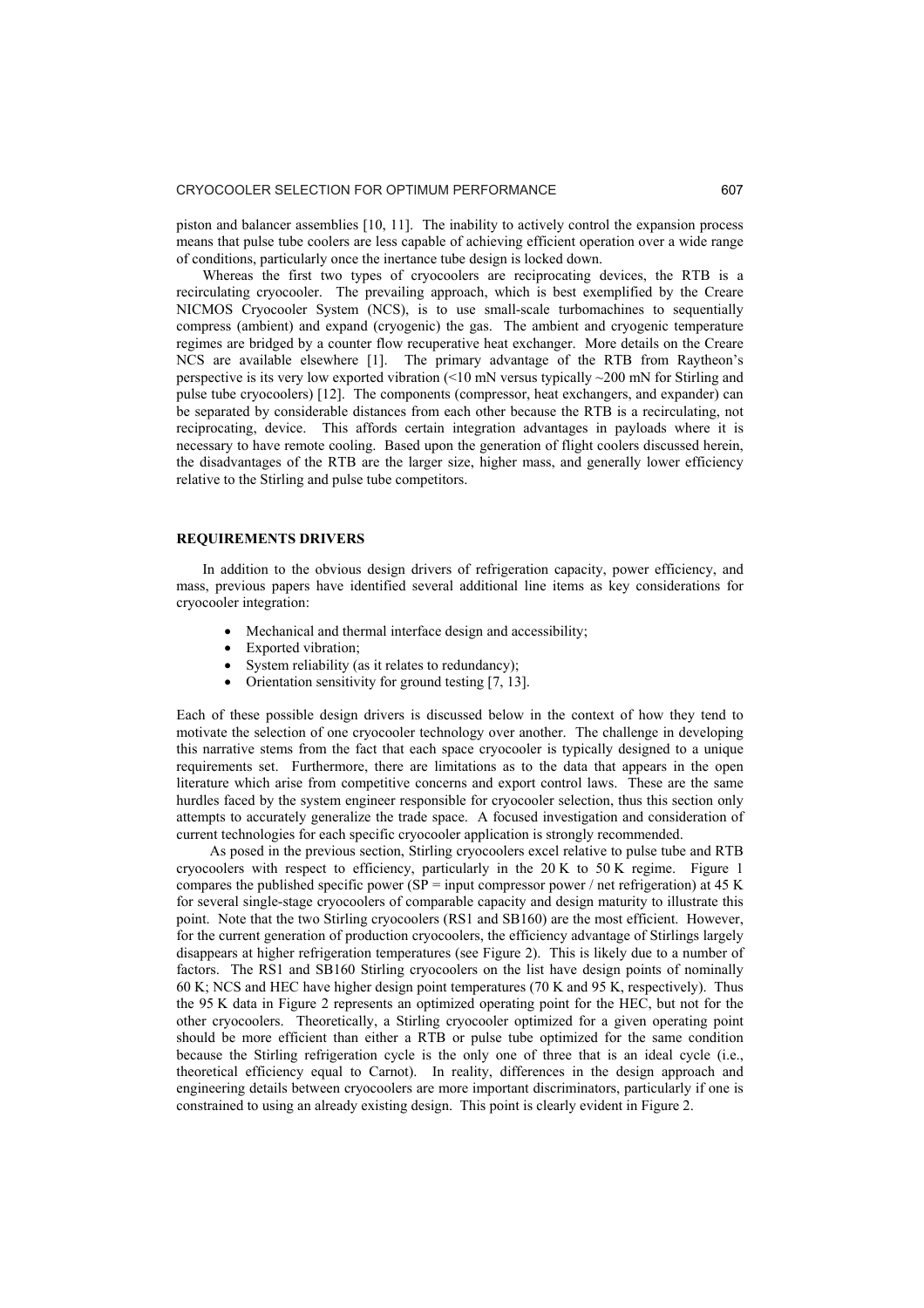

**Figure 1**. Comparison of specific power at 45 K for selected cryocoolers. Rejection temperature = 300 K. SB160 data [14]. RS1 data [15]. HEC-1 (NASA data) [16]. SSRB [14]. HEC-2 (AFRL data) [17]. SSRB shown as characteristic of NCS for which 45K could not be found in the open literature.



**Figure 2.** Comparison of specific power at 95 K for selected cryocoolers. Rejection temperature = 300 K. SA160 [14] shown as characteristic of SB160 for which 95K could not be found in the open literature. Other references same as Figure 1.

Pulse tube cryocoolers tend to be lower in mass for a given refrigeration capacity than either Stirling or RTB cryocoolers. Table 1 contains the mass and nominal input power of the same group of cryocoolers we have been considering, and indicates that the pulse tube cryocooler is by far the least massive. Figures 3 and 4 display the specific mass (SM) at 45 K and 95 K, with lower values of both factors and hence the product being desirable. The approach followed here is similar to that used in the earlier Aerospace paper, including the use of a total system penalty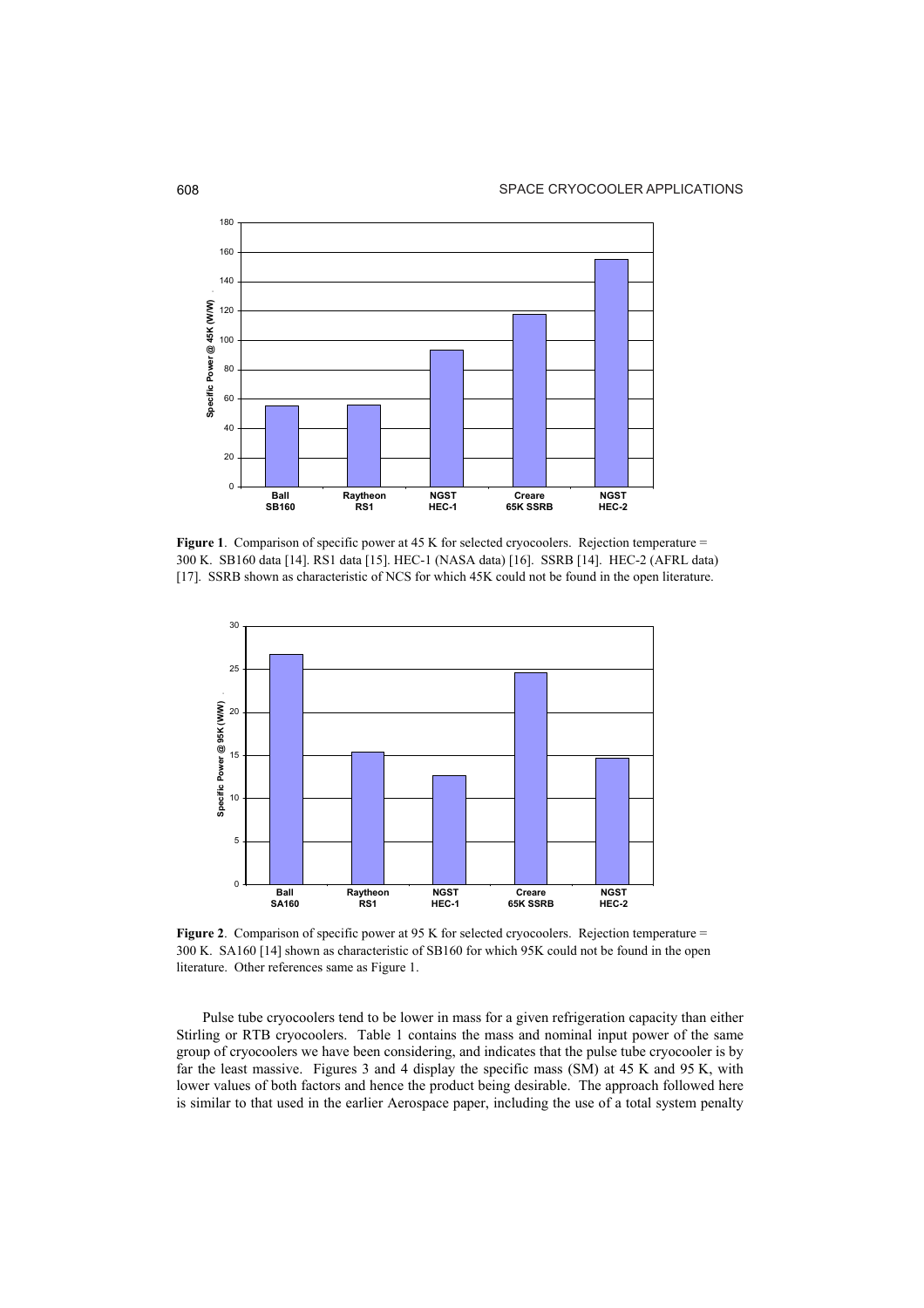factor of 0.375 kg/W [7]. However, instead of using the individual refrigeration capacity of each cryocooler to make the calculations, the same refrigeration load was assumed for all cryocoolers at a given refrigeration temperature  $(1 \text{ W for } 45 \text{ K}, 5 \text{ W for } 95 \text{ K})$ . Thus the curves are more representative of the typical user's perspective in which there is a particular load to cool and they seek the most efficient means by which to accomplish the task.

$$
SM = (M_{cooler} + (Q_{load} * SP * 0.375)) / Q_{load}
$$
 (1)

*Mcooler* is the cryocooler mass, excluding electronics, and *Qload* is the refrigeration load on the cryocooler. (The total system penalty factor is intended to account for the power system, thermal management system, mounting structure, and other such system impacts the cryocooler has on the payload [7].) Figures 3 and 4 reveal several important factors. First, from a total payload mass impact perspective, the Stirling cryocoolers continue to excel at 45 K. The pulse tube cryocooler is the best choice from a total payload mass perspective at 95 K.

The consideration of mechanical and thermal integration issues is essential in cryocooler selection, though the optimum selection in this regard is clearly payload dependent. For example, the relatively large size of RTB components can create obvious packaging challenges (for example, the NCS recuperator is 660-mm long by 90-mm diameter). However, these integration challenges can be offset in some applications, particularly those sensitive to emitted disturbances, by virtue of the RTB's extremely low exported vibration. Given the system requirements, it may be possible to bolt a RTB compressor directly to a heat pipe interface, for example, whereas a Stirling or pulse tube may have to be connected via a flexible thermal strap to attenuate vibrations. This would tend to increase the temperature as seen by the Stirling or pulse tube compressor for a given heat pipe interface temperature, which would decrease the thermodynamic efficiency. Thus the efficiency and integration issues are tightly coupled. The cold head configuration is also important. For example, folded or concentric pulse tubes present cold tips like a Stirling; these are in general easier to integrate than linear pulse tubes in which the cold block resides between ambient structure [11]. There are many such other considerations not presented here for the sake of brevity. Suffice it to say that the best approach to determine the optimum cryocooler with respect to mechanical and thermal interfaces is to develop integrated payload models that include the candidate cryocoolers of interest, establish first order thermal and structural models, and then proceed from that properly informed perspective.

As discussed previously, low exported vibration is a strength of the RTB. Published data on Stirling and pulse tube cryocoolers indicates generally comparable exported vibration, and those levels are about an order of magnitude higher than the RTB [14]. The method by which the exported vibration levels are established during flight qualification compared to the method by which low vibration operation is achieved on orbit is another important point. Raytheon has made it a priority to qualify exported vibration levels on the ground with the same instrumentation and methods as used to control vibrations on orbit. Figure 5 is provided to show our preferred approach by which the load washers used in ground qualification of the cryocooler are part of the deliverable flight system, thus the ground data is fully representative of on orbit performance.

| Vendor/Model      | Mass (kg) |
|-------------------|-----------|
| Ball SB160        | 10.5      |
| Raytheon RS1      | 13.1      |
| <b>NGST HEC</b>   | 4.3       |
| <b>Creare NCS</b> | 18.5      |

**Table 1.** Comparison of cryocooler mass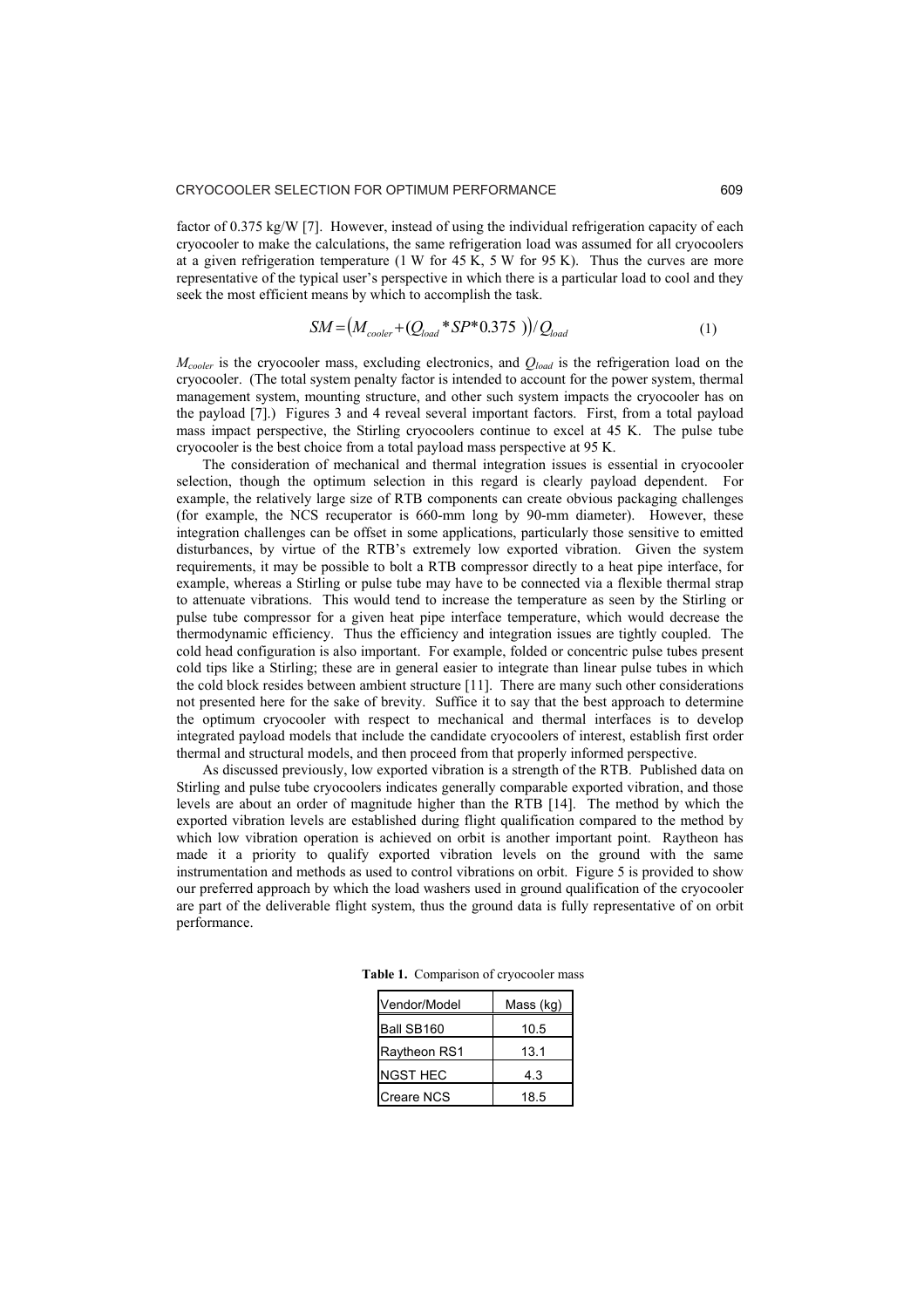

Figure 3. Comparison of specific mass at 45 K for selected aerospace cryocoolers. Same references and comments as Figure 1.  $Q_{load} = 1$  W for all cases. Cryocooler electronics mass not included.



**Figure 4.** Comparison of specific mass at 95 K for selected aerospace cryocoolers. Same references and comments as Figure 2.  $Q_{load} = 5$  W for all cases. Cryocooler electronics mass not included.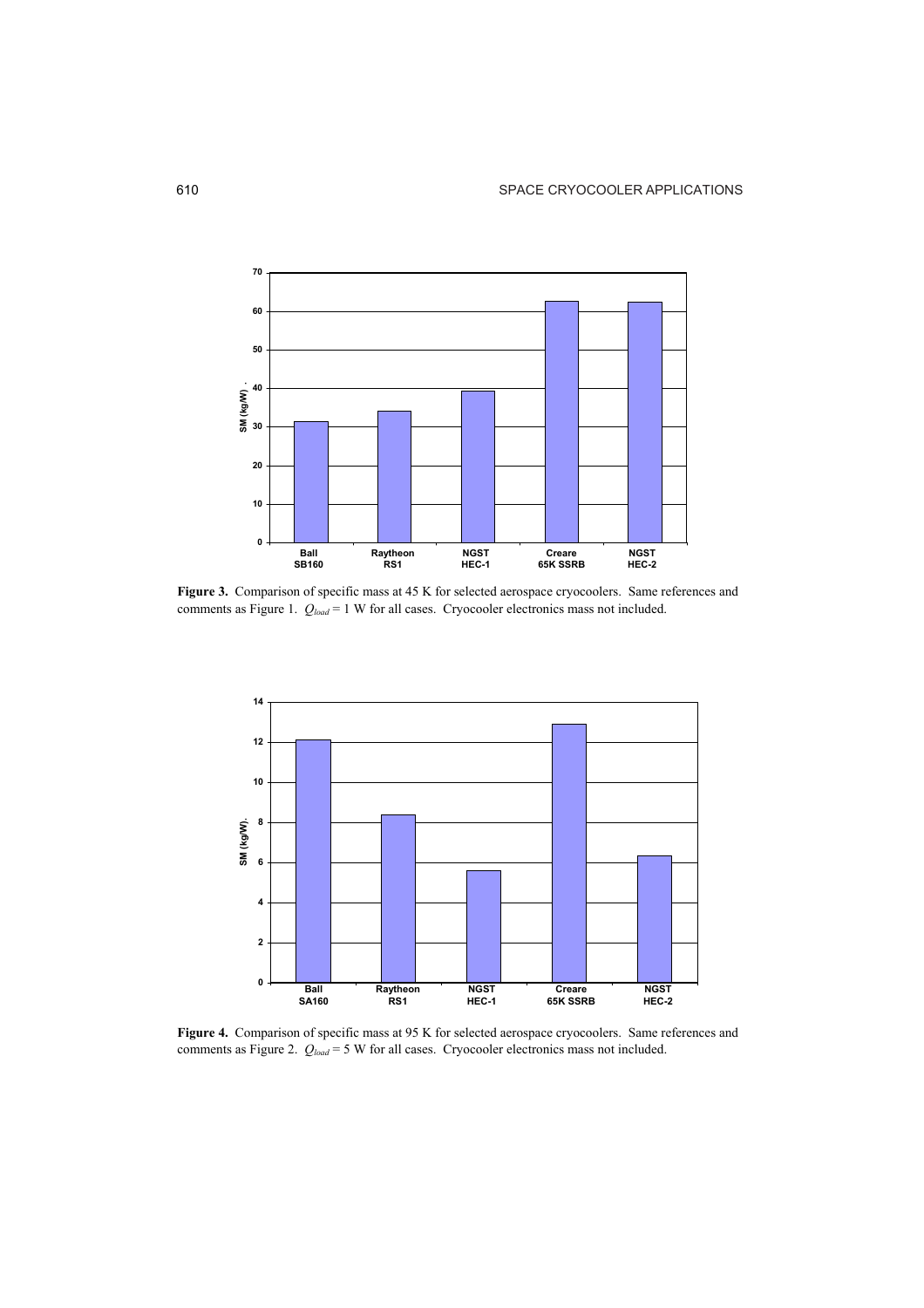

**Figure 5.** Typical mounting scheme for RS1 Cryocooler. Each cryocooler module mounts to the bracket across three (3) load washers. Active vibration cancellation is performed by cryocooler electronics (not shown) for each module individually. Mounting bracket is bolted directly to payload interface, thus on orbit vibration cancellation instrumentation is the same as the ground instrumentation.

Orientation sensitivity is an issue for cryocooler ground testing, much in the same way that heat pipe orientation can be a concern for payload ground testing. If the payload performs differently on the ground than in orbit, it poses potentially significant challenges for integrated testing, thermal balance testing, etc. Pulse tube cryocoolers tend to be more sensitive to orientation than Stirlings due to the hollow pulse tube component in which convection cells can be established. This has been observed with respect to off-state parasitic load [18] and operationally at low temperatures [19]. Gas bearing supported turbomachinery can be sensitive in 1g to orientation during low speed operation, as is experienced during start / stop cycles [20]. Raytheon Stirling cryocoolers do not exhibit orientation sensitivity down to at least 20 K, which we believe is likely a general characteristic of Stirlings. Though not typically a primary driver in cryocooler selection, ground testability is a consideration, and downstream cost can be averted by properly considering this issue early in a payload development program.

The Raytheon position is that system reliability is more a function of the cryocooler integration scheme rather than the type of cryocooler when the trade space is limited to consideration of fairly mature technologies, such as those discussed herein. The low build quantity of any particular space cryocooler model makes the meaningful determination of a Mean Time To Failure (MTTF) impossible within the traditional interpretation of reliability engineering. Assessment of Technology Readiness Level (TRL) and consideration of legacy life test and operational flight hours of a particular design are the primary means by which reliability concerns are introduced into the cryocooler selection process at Raytheon.

Reliability comes more into play with respect to the cryocooler electronics, and the other integration considerations unfortunately tend to compete with reliability with respect to what is optimum. For example, features such as input current ripple suppression facilitate integration because the cooler can be powered directly off the spacecraft bus, but this adds complexity and components to the electronics, which decreases reliability. As noted in a previous paper, a big driver in electronics complexity is active vibration cancellation [21]. Electronics complexity, hence reliability, is largely driven by active vibration cancellation, thus our advocacy for much simpler electronics for applications in which active vibration is not required.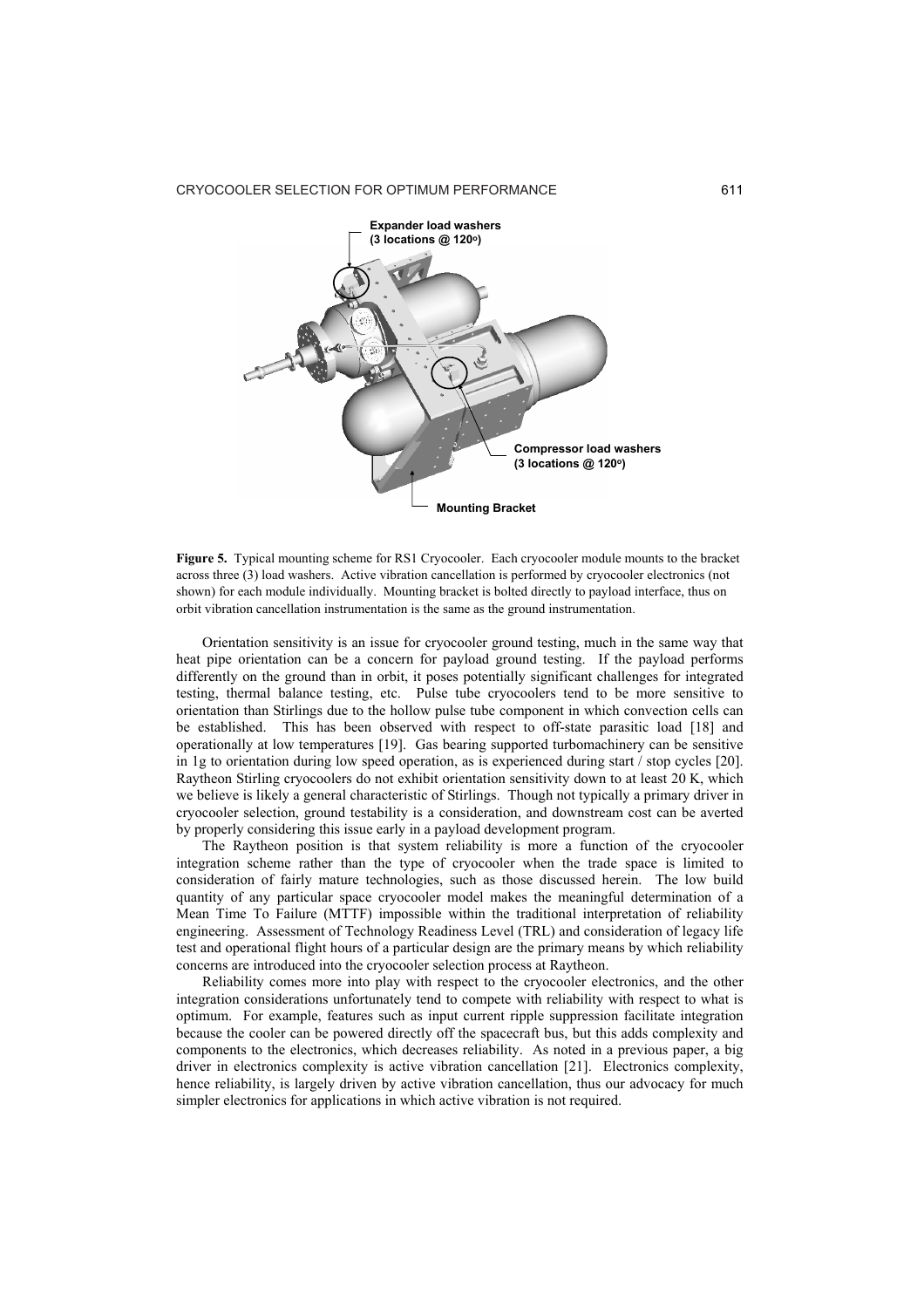Cost is becoming a more important factor in aerospace cryocooler selection. This is largely due to two factors. Firstly, as the cost drives are becoming better understood, developers and users can more intelligently assess the cost/benefit relationship for the incorporation of a particular feature or compatibility. This alone would be insufficient impetus to drive the development of a lower cost space cryocooler because the cost leverage of a \$2M cryocooler system on the traditional \$100M+ payload is minimal from a dollars perspective. Clearly the relationship between efficiency and system mass, and thus efficiency and cost, is clearly a more important overall cost driver for the traditional payload. However, with the emergence of ìresponsive spaceî programs with desired recurring IR sensor payload cost in the \$10M (or less) range, cryocooler recurring cost has become a factor. Many science experiments, military and civilian space, also fall into this category. Thus it is the combination of these factors, a better cost model and emerging payload needs, that is driving low cost space cryocooler development at Raytheon [11], and presumably elsewhere.

The relative importance of each of these considerations for a given payload varies widely between applications. Furthermore, there are numerous additional examples of the subtle interplay amoung these various integration considerations not yet mentioned, and these relationships are also payload dependent. Thus the overriding recommendation embedded herein is to consider all of these issues within the particular context of the application of interest. There is no "one size fits all" when it comes to cryocoolers.

## **SINGLE VERSUS MULTISTAGE CRYOCOOLER USE**

Fueled largely by the mission need to provide simultaneous optics and focal plane cooling, much of the recent development on space cryocoolers has focused on two-stage devices. The logic behind this thrust is sound. The number of cryocoolers for a given system is reduced versus the most operationally equivalent alternate approach, which would be to use two singlestage cryocoolers, one dedicated for each stage. However, there are disadvantages in the multistage cryocooler approach for some payloads, so this aspect of the trade space needs to be as fully considered as the requirements drivers discussed in the previous section.

Figure 6 compares thermal solutions for a two-stage cryogenic system using single-stage coolers versus a single two-stage cooler assuming a Stirling or pulse tube type approach. Cryocooler system mass is reduced considerably by going to multistage coolers because the number of moving mechanism-motor assemblies for a two-stage Stirling or pulse tube is the same as its single-stage counterpart. Thus the number of drive mechanisms is cut in half by going to a two-stage cooler, which not only reduces the total mechanical cryocooler mass, but also provided considerable mass savings in the electronics. Furthermore, reliability is improved by the reduction in moving parts and electronic components. These are generally accurate positions and not typically a subject of debate.

There is also the perception that the two-stage approach is inherently more thermodynamically efficient because the first stage of the cryocooler intercepts most of the internal parasitic losses in the cooler, increasing second stage net capacity for a given input power. While it is true that parasitic losses are intercepted, it is not *necessarily* true that the net result is that one two-stage cryocooler will draw less power to achieve a certain cooling requirement than two one-stage cryocoolers. This arises from the fact that the performance of the stages is linked in typical two-stage cryocooler implementations, so the stages cannot be individually optimized. For example, if a single compressor is driving two cold heads, they must operate at the same frequency and mean pressure. In a two-stage, single-piston Stirling, the expansion phase angles of the first and second stages are intimately linked. Thus the expansion processes in each expansion stage cannot in general be independently tuned to the optimum mean pressure, frequency, phase angle, etc. This drawback of the multistage cooler approach is somewhat mitigated in the Stirling / pulse tube hybrid because the first stage expansion is actively controlled (like a Stirling) but is not intimately linked to the second stage expansion (like a pulse tube). This partial decoupling of the stages, which has been discussed extensively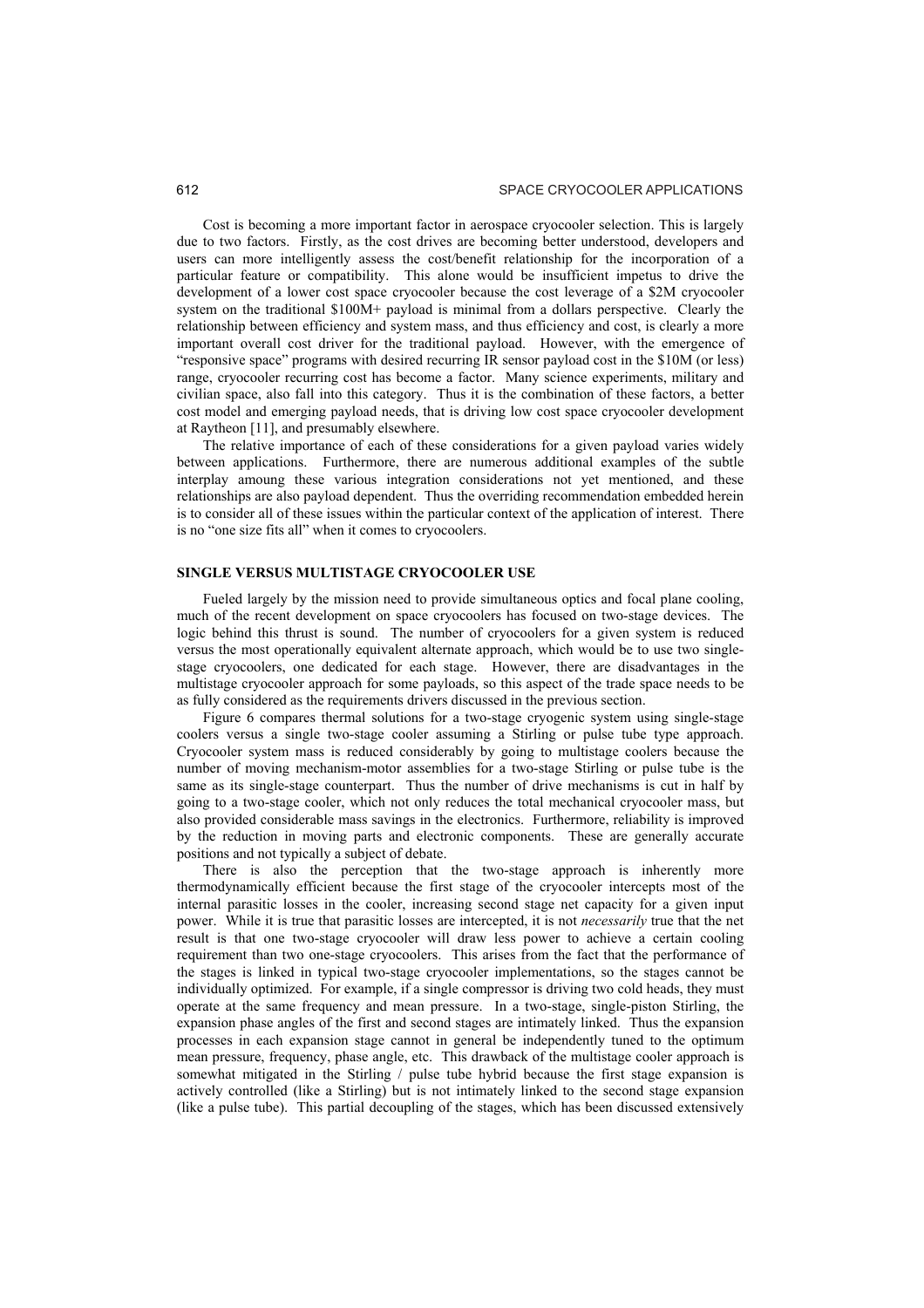elsewhere, provides the ability to actively shift loads between stages at near constant overall refrigeration efficiency [22]. However, the frequency and mean pressure of the expansion stages must still be identical, so the mitigation of this drawback in the hybrid is only partial.

There are many additional dimensions to this trade space. For example, the single higher power compressor for the two-stage cooler is likely to be more efficient than either of the two smaller compressors because large force constants (Newtons/Amp) can be achieved more readily in a larger motor. If two electronics modules were used to control the two coolers, each would require its own overhead power ("tare"), so that penalty would have to be paid twice rather than once, although the two coolers could be driven by a single box if so designed and thus eliminate this consideration. On the other hand, the two-cooler approach provides significant operational flexibility by decoupling the first and second stage thermal control. The choice of locations for the first and second stage cryogenic interfaces is also decoupled, which may not be the case for the multistage cold head, depending on its particular configuration. The availability and maturity of single stage coolers is also better, at least at present. For these reasons, the trade study between single and multistage coolers for the management of multistage cryogenic subsystems warrants serious consideration in most, if not all, cases.



Figure 6. Competing approaches for thermal management of a particular two-stage cryogenic system. (L) Two single-stage cryocoolers. (R) One two-stage cryocooler.

#### **CONCLUSION**

There is no "one size fits all" cryocooler choice, nor is there is there a singularly evident preferred method of achieving multistage refrigeration. That is why Raytheon develops multiple types of cryocoolers and collaborates with outside suppliers, as required, to optimally meet the cryogenic subsystem requirements of each unique payload.

## **REFERENCES**

- 1. Nellis, G., et al., "Reverse Brayton Cryocooler for NICMOS," Cryocoolers 10, Kluwer Academic/Plenum Publishers, New York (1999), pp. 431-438.
- 2. Zagarola, M. (Creare), private communication (2006).
- 3. Raab, J., et al., "JAMI Flight Pulse Tube Cooler System," *Cryocoolers 12*, Kluwer Academic/Plenum Publishers, New York (2003), pp. 191-197.